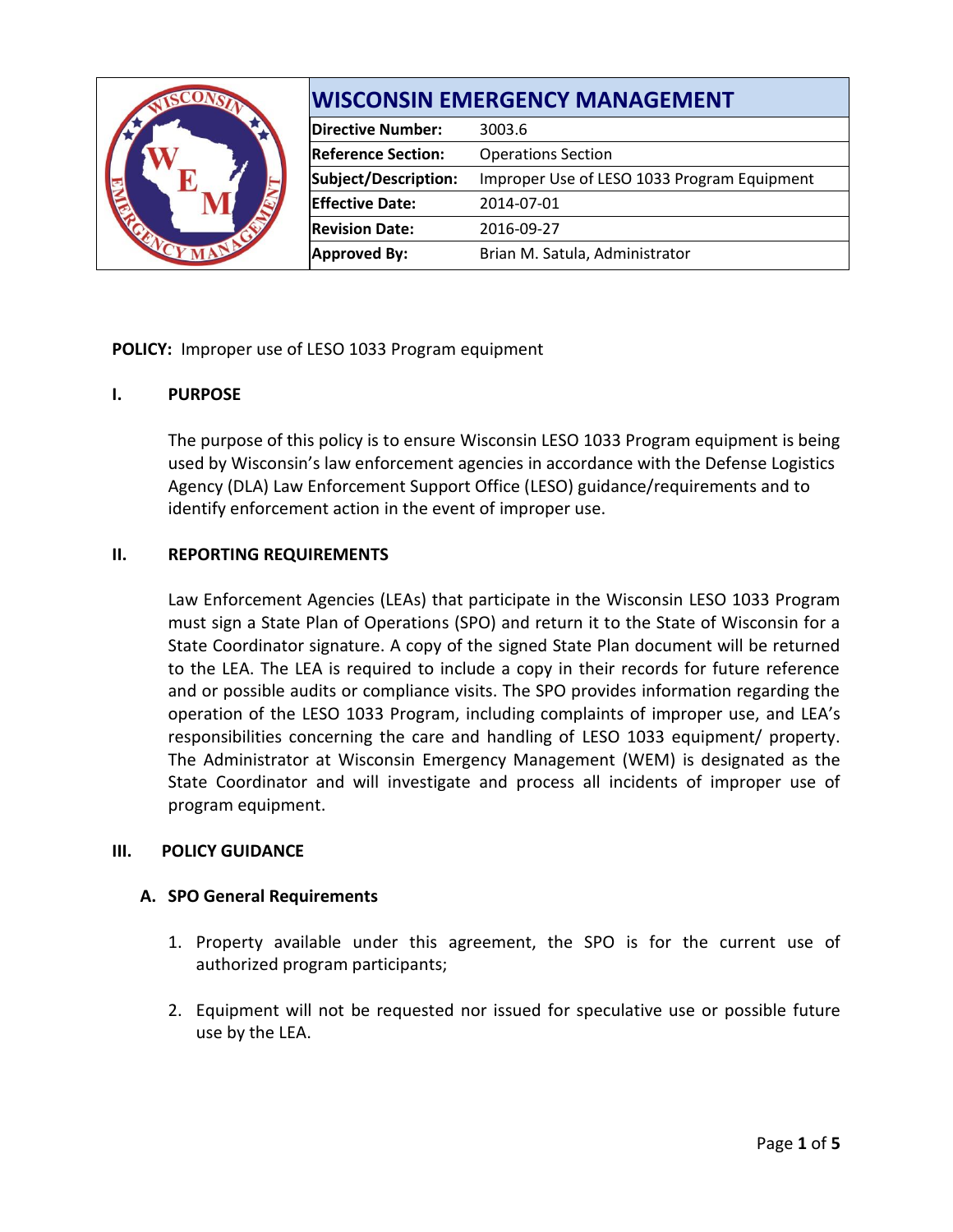- 3. Property will not be obtained for the purpose of sale, lease, loan, personal use, rent, exchange, barter, to secure a loan, or to otherwise supplement normal LEA or State/local governmental entities budgets.
- 4. All requests for property will be based on bona fide law enforcement requirements. Equipment/property acquired by the LEAs being used for personal or other non-law enforcement related activities will not be allowed, and may be subject to suspension or termination from the Program (see Program Suspension and Termination).
- 5. Under no circumstances will property be sold or otherwise transferred to non-U.S. persons or exported. Loaning to non-participants of the DLA LESO 1033 Program is not authorized.
- 6. DLA LESO retains permanent title to property with Demilitarization (DEMIL) Codes of B, C, D, E, F, G and Q; and property, regardless of demilitarization code, that was specifically identified in the Law Enforcement Equipment Working Group Report from May 2015, created pursuant to Executive Order 13688 (EO). The Working Group Report mandates that the following items be treated as controlled property:
	- a. Manned Aircraft, fixed or rotary wing
	- b. Unmanned Aerial Vehicles
	- c. Wheeled Armored Vehicles
	- d. Wheeled Tactical Vehicles
	- e. Command and Control Vehicles
	- f. Specialized Firearms and Ammunition Under .50 Cal (excluding firearms and ammunition for service-issued weapons)
	- g. Explosives and Pyrotechnics
	- h. Breaching Apparatus
	- i. Riot Batons
	- j. Riot Helmets
	- k. Riot Shields
- 7. Property with a DEMIL Code of "A" is also conditionally transferred to the LEA. However, after one year from the Ship Date, the LESO will relinquish ownership and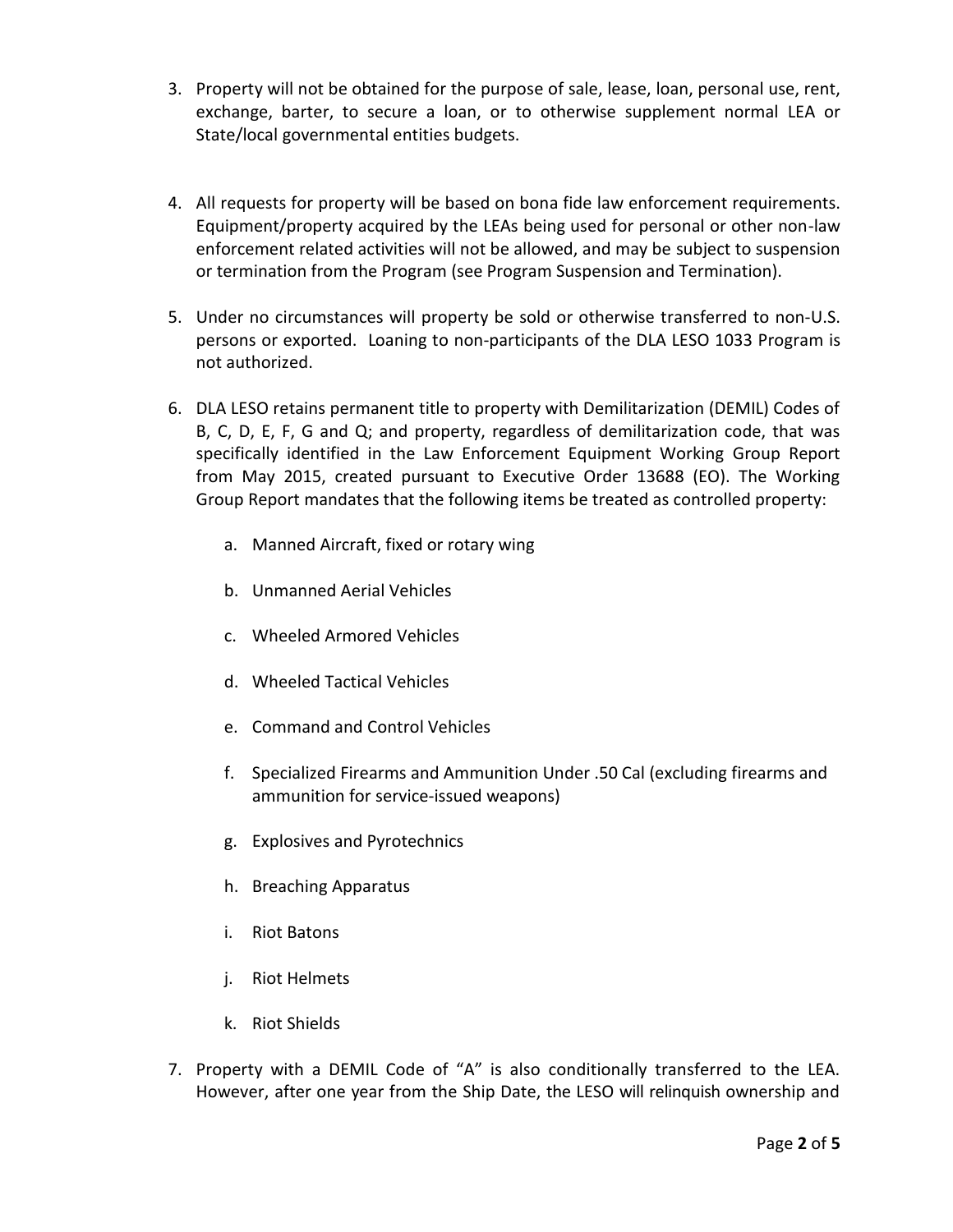title to the LEA. Prior to this date, the State and LEA remains responsible for the accountability and physical control of the item(s) and the LESO retains the right to recall the property. Title will not be relinquished to any property with DEMIL Code of "A" that is controlled property identified in Paragraph III E of the SPO.

# **B. Process for Improper Use**

- 1. When complaints of improper or incorrect use of LESO 1033 Program equipment are received, the State Coordinator and the WEM program and compliance staff will be notified immediately.
- 2. Historical information on equipment acquired by the LEA in question will be delivered to the State Coordinator and WEM staff will provide a briefing on the situation and preparation for a potential investigation.
- 3. An investigation may include a meeting with the municipality where the LEA is located to identify what, if anything, the local administration/elected officials know about alleged improper use of program equipment or if there are other reports or complaints.
- 4. Compliance team will meet with the head official of the LEA to discuss the reported abuse and to determine if there is merit to the complaint(s).
- 5. If it is determined that misuse has occurred, the State Coordinator will work with the WEM compliance and program staff to determine if the issue can be rectified by the return or transfer of equipment and/or what further steps might be necessary.
- 6. The State Coordinator may suspend and/or terminate an LEA, as a result of the LEA's failure to properly conduct and/or certify and submit certified inventories, according to the aforementioned requirements.
- 7. Serious misconduct use may require reporting abuse to the Department of Justice for legal action. In situations where there is no cooperation from the LEA in question, the DLA Inspector General's Office may be called upon to assist in the investigation.
- 8. If controlled equipment/property is required to be removed from the LEA, it may be transferred to another LEA in the State or returned to the DLA Disposition Services site at the expense of the LEA.

## **C. Program Suspension and Termination**

1. The LEA is required to abide by the terms and conditions of the SPO in order to maintain active status.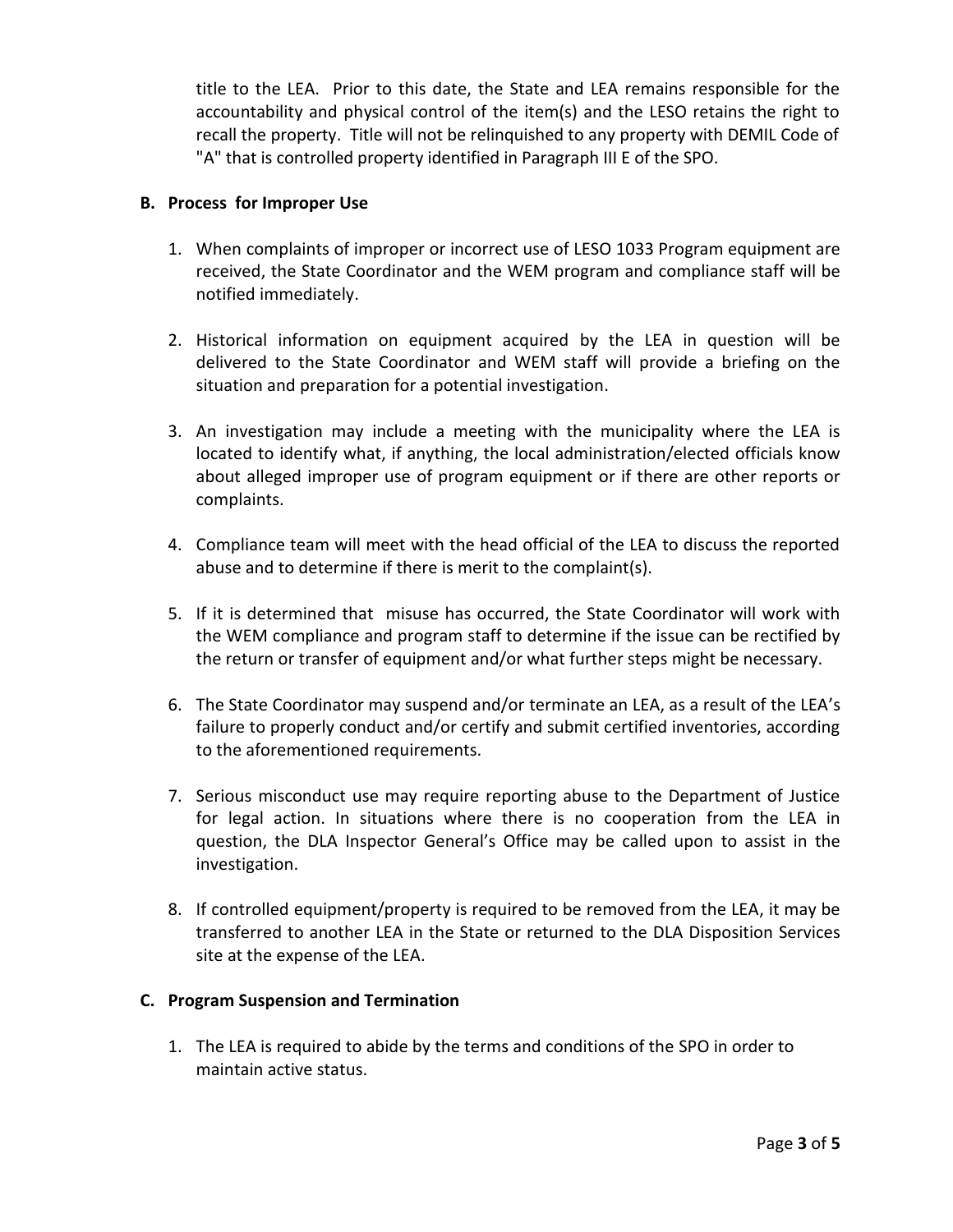- 2. The State Coordinator and/or DLA LESO shall suspend or terminate an LEA:
	- a. Suspend LEAs in all situations relating to the suspected or actual abuse of LESO 1033 Program property or requirements and/or repeated failure to meet the terms and conditions of the SPO. Suspension may lead to termination.
	- b. Suspend or terminate an LEA(s) and/or LEA POC(s) based upon their findings during internal program compliance reviews and/or spot checks at the state level.
	- c. Require the LEAs to complete and submit results regarding all completed police investigations and/or reports regarding lost, missing, stolen and/or damaged LESO 1033 Program property. The LEA must submit all documentation to the State and LESO upon receipt.
	- d. Initiate corrective action to rectify suspensions and/or terminations placed upon the LEAs for failure to meet the terms and conditions of the LESO Program.
	- e. The State Coordinator will maintain contact (until resolved) with suspended LEA(s) within his/her state to ensure corrective actions are rectified by timeframe provided by the LESO.
	- f. Provide documentation to the state and LESO when actionable items are rectified by the LEA.
	- g. In the event of a LEA termination:
		- i. A plan for disposition of LESO 1033 Program property in the possession of the terminated LEA must be submitted to the State Coordinator for approval.
		- ii. The State Coordinator will make every attempt to transfer the Controlled LESO 1033 Program property of the terminated LEA to an authorized LEA.
		- iii. In cases relating to an LEA termination, the LEA will have 60 days to complete the transfer or turn-in of all LESO 1033 Program property in their possession.
	- h. Request reinstatement via the State Coordinator or designated State Points of Contact (SPOC) to full participation status at the conclusion of a suspension period.